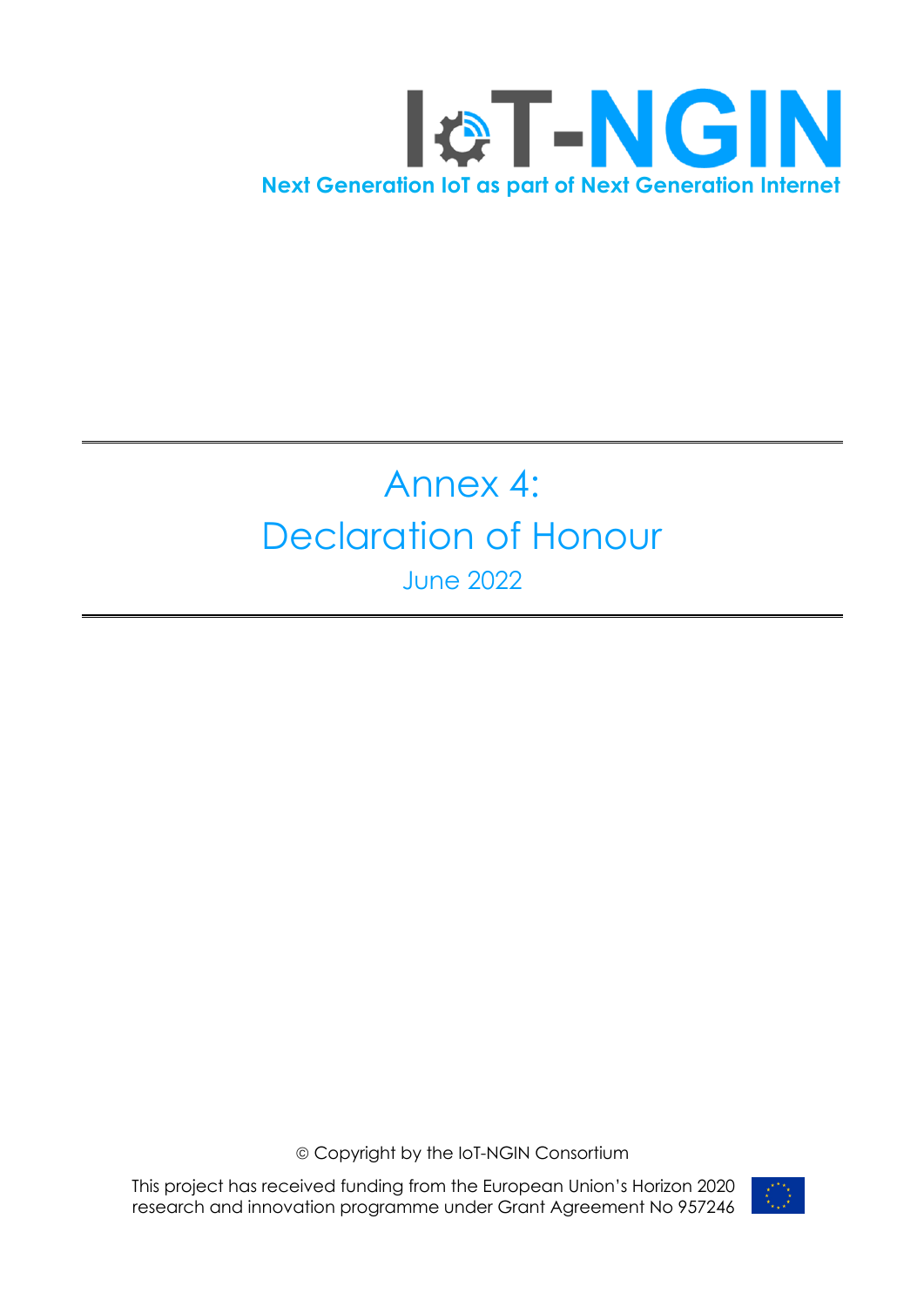## DECLARATION OF HONOUR

**Proposal Title:** 

| On behalf of   | [Company name]                                              |
|----------------|-------------------------------------------------------------|
| established in | [Registered office of the SME/entity], VAT                  |
| number         | represented for the purposes of signing this Declaration of |
| Honour by      | [Name of legal representative],                             |

By signing this document, I declare that:

- 1. I have the power of legally binding the above-mentioned SME on submitting this proposal.
- 2. Neither the above-mentioned SME nor any linked SME nor any individual member of the proposal team has submitted any other proposal under IoT-NGIN Open Call. In case the above-mentioned SME or linked SME or individual member of the proposal team has submitted more than one proposals in this Open Call, all associated proposals will be automatically excluded from the evaluation process.
- 3. I and the above SME that I legally represent are fully aware and duly accept all IoT-NGIN rules and conditions as expressed in IoT-NGIN Open Call #2 documents and all Annexes and will fully respect any evaluation decision and proposal selection.
- 4. The information included in the **Annex 5: SME Financial Stability Declaration** document is true and legally binding.
- 5. All provided information in this declaration is true and legally binding.
- 6. I give the consent and permission to the IoT-NGIN coordinator to use the attached information to contact me for any issue associated with the above application.

| Title (Mr, Mrs, Dr.)                      |  |  |
|-------------------------------------------|--|--|
| <b>Name</b>                               |  |  |
| <b>Surname</b>                            |  |  |
| Position in the company                   |  |  |
| <b>Full Address</b>                       |  |  |
| Country                                   |  |  |
| <b>Email Address</b>                      |  |  |
| <b>Telephone</b>                          |  |  |
| <b>Mobile</b>                             |  |  |
| Signature,<br><b>Date</b><br>and<br>stamp |  |  |

## **SME/entity legal representative contact information:**

<sup>1</sup> VAT is mandatory during the contract preparation. Failure to provide a valid VAT will result in automatic rejection of the proposal.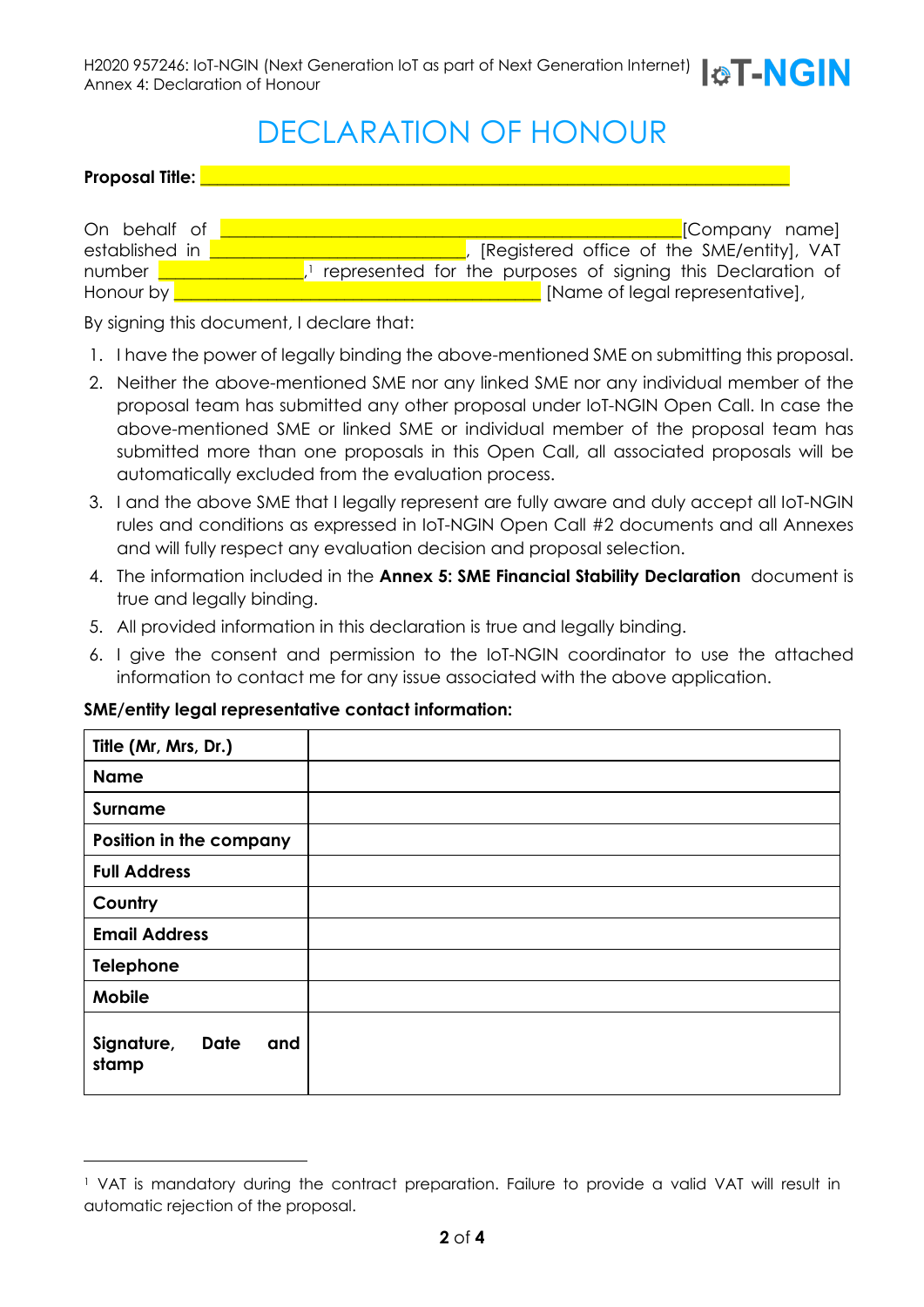## DECLARATION OF HONOUR ON EXCLUSION CRITERIA AND ABSENCE OF CONFLICT OF INTEREST

By signing this Declaration of Honour, I declare that all provided information below is true and legally binding for both me and for the SME/entity that I legally represent:

- 1. I declare that the mentioned SME/entity is not in one of the following situations:
	- a. Is bankrupt or being wound up, is having its affairs administered by the courts, has entered an arrangement with creditors, has suspended business activities, is the subject of proceedings concerning those matters, or is in any analogous situation arising from a similar procedure provided for in national legislation or regulations.
	- b. It or the persons having powers of representation, decision making or control over it have been convicted of an offence concerning their professional conduct by a judgment which has the force of res judicata.
	- c. Has been guilty of grave professional misconduct proven by any means that the contracting authority can justify, including by decisions of the European Investment Bank and international organisations.
	- d. Is not in compliance with its obligations relating to the payment of social security contributions or the payment of taxes in accordance with the legal provisions of the country in which it is established, or with those of the country of the contracting authority or those of the country where the contract is to be performed, to be proved by the deliverance of official documents issued by the local authorities, according to the local applicable rules.
	- e. It or persons having powers of representation, decision making or control over it have been the subject of a judgment which has the force of res judicata for fraud, corruption, involvement in a criminal organization or any other illegal activity, where such illegal activity is detrimental to the Union's financial interests.
	- f. Is subject to an administrative penalty for being guilty of misrepresenting the information required by the contracting authority as a condition of participation in a grant award procedure or another procurement procedure or failing to supply this information or having been declared to be in serious breach of its obligations under contracts or grants covered by the Union's budget.
- 2. I declare that the natural persons with power of representation, decision-making or control over the above-mentioned SME/entity are not in the situations referred to in points (*a*) to (*f*) above;
- 3. I declare that:
	- a. Neither myself nor any person that I know is subject to a IoT-NGIN conflict of interest.
	- b. I have not made false declarations in supplying the information required by participation in the IoT-NGIN Open Calls or does not fail to supply this information.
	- c. I am not in one of the situations of exclusion, referred to in the abovementioned points (*a*) to (*f*) above.